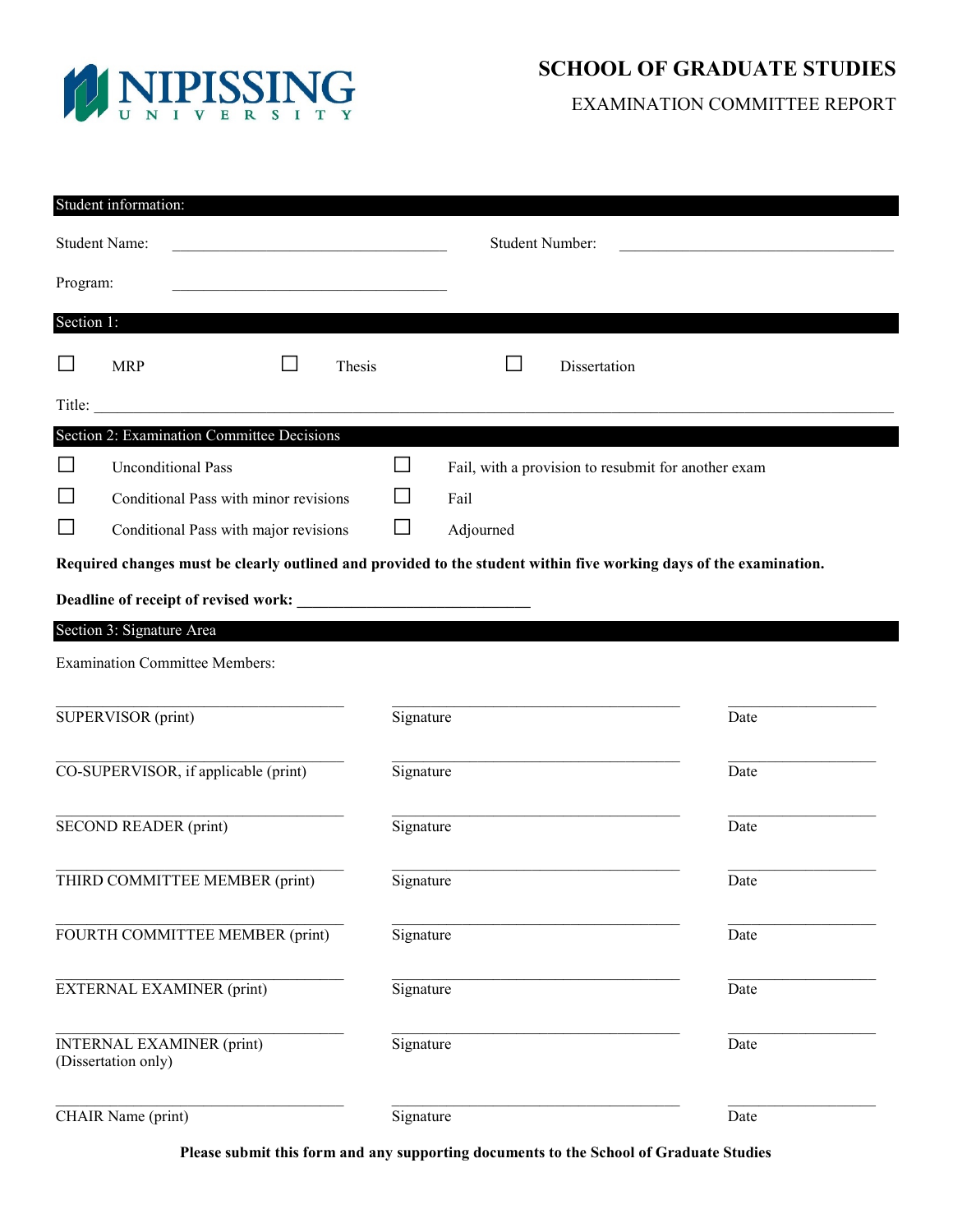

EXAMINATION COMMITTEE REPORT

#### Section 4: Procedures

Once a decision has been reached, the Examination Committee Chair will immediately invite the student back into the examination room to convey the decision.

The Examination Committee must provide the student and the School of Graduate Studies with a copy of the Examination Committee Report, within five working days from the date of the oral defence.

The Examination Committee Report will specify, with as much precision as possible, the nature of the revisions required to the MRP/thesis/dissertation. Revisions made to the MRP/thesis/dissertation should be sent to the Research Supervisor prior to being sent to the School of Graduate Studies.

#### Section 5: Examination Committee Decision Definitions

# **Unconditional Pass**

The defence is satisfactory and no changes are required to the MRP/thesis/dissertation. All Examination Committee members will sign the signature page at the defence and return it to the SGS.

# **Conditional Pass with minor revisions**

Although corrections may be required, these are limited to very occasional grammatical or spelling errors, formatting problems, minor redundancies or omissions (e.g., transitional paragraphs, notes). After the defence, the marked copies of the MRP/thesis/dissertation are returned to the student who shall make any necessary corrections.

All members of the Examination Committee will sign this Report and the Signature Page at the time of defence, except for the Supervisor who will sign the Signature Area when the MRP/thesis/dissertation amendments have been completed satisfactorily. A date shall be agreed for receipt of the revised work.

# **Conditional Pass with major revisions**

Revisions (e.g., correction of numerous grammatical or spelling errors, clarification of concepts or methodology, addition of sections) are required.

Only the Chair of the Examination Committee will sign this Report at the time of the defence. Once each member of the Examination Committee has reviewed the revised MRP/thesis/dissertation, they will sign the Signature Area, indicating that the necessary revisions have been completed satisfactorily. A date shall be agreed for receipt of the revised work.

#### **Fail, with a provision to resubmit for another exam**

In this case, the Examination Committee must identify the reasons for the fail. Fail with provision to resubmit for another examination may be assigned under the following conditions:

- Further research or experiments are needed
- Required revisions for the MRP/thesis/dissertation are substantial enough to rewrite the work
- Oral Defence is unsatisfactory, even if the MRP/thesis/dissertation itself is acceptable (with revisions)

Where the Oral Defence is unsatisfactory, the Research Supervisor and the student must meet prior to reconvening a second examination.

If appropriate, the Examination Committee will decide on a date to reconvene. If the date of the reconvened examination depends upon the completion of a research task or a series of discussions, it should be made clear which committee members will decide on the appropriate date to reconvene.